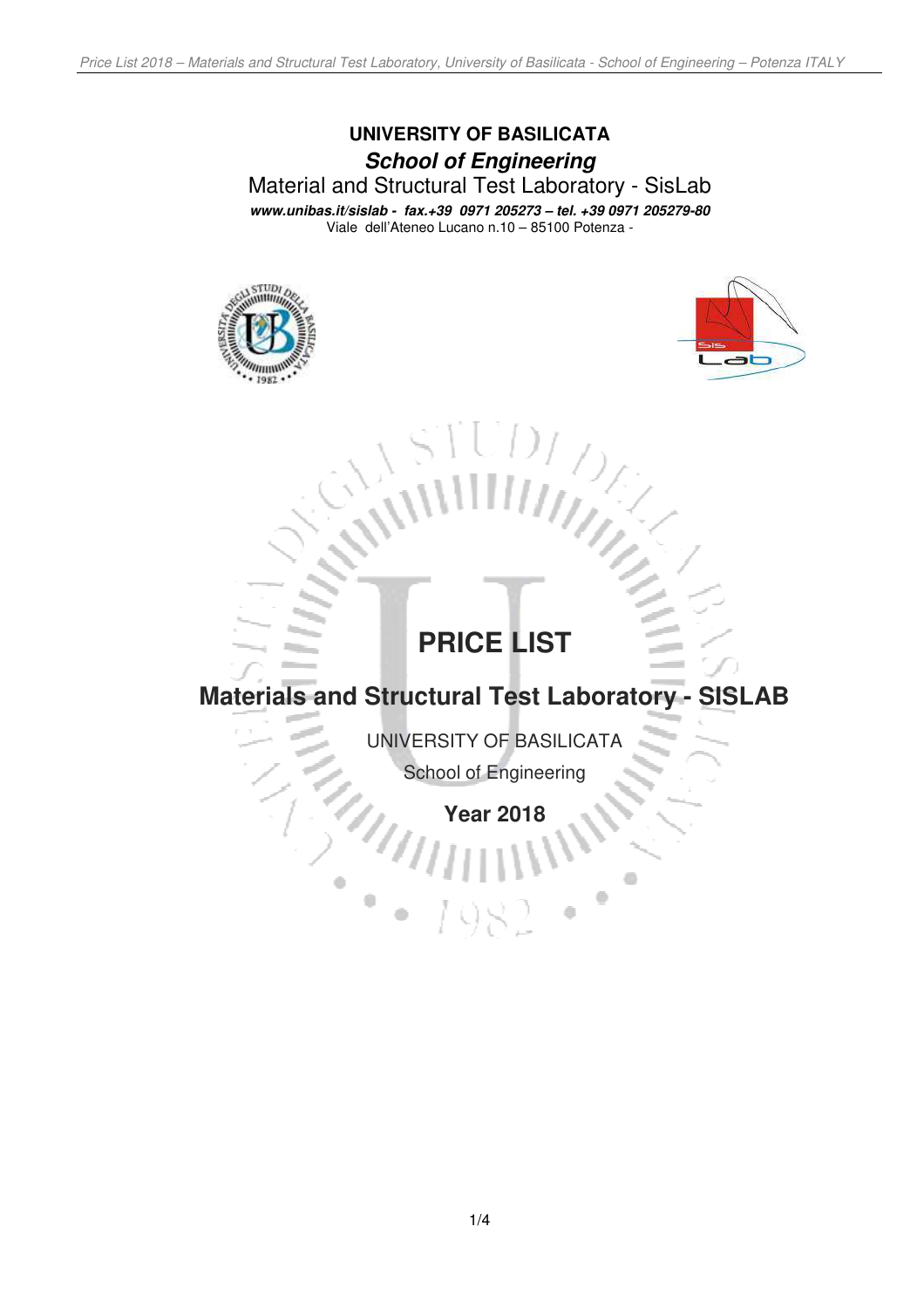## **1. TESTING ON ANTISEISMIC DEVICES**

| 1.1 |                                                                                                                                           | Setup of test apparatus DYNAMIC - SCHENCK<br>Maximum Load: horizontal ±250kN - vertical 350kN<br>Maximum Displacement: ±125mm                                                                                                                                                                           | €                               | 150,00                                 |
|-----|-------------------------------------------------------------------------------------------------------------------------------------------|---------------------------------------------------------------------------------------------------------------------------------------------------------------------------------------------------------------------------------------------------------------------------------------------------------|---------------------------------|----------------------------------------|
| 1.2 | Setup of test apparatus DYNAMIC - MTS<br>Maximum Load: horizontal ±1000kN - vertical 8000kN<br>Maximum Displacement: ±500mm               | €                                                                                                                                                                                                                                                                                                       | 300,00                          |                                        |
| 1.3 | Setup of test apparatus DYNAMIC - MTS<br>Maximum Load: horizontal ±500kN<br>Maximum Displacement: ±250mm                                  | €                                                                                                                                                                                                                                                                                                       | 400,00                          |                                        |
| 1.4 | Setup of test apparatus STATIC - SCHENCK<br>Maximum Load: horizontal ±630kN<br>Maximum Displacement: ±125mm                               | €                                                                                                                                                                                                                                                                                                       | 400,00                          |                                        |
| 1.5 | Couple of Elastomeric Isolators ( $\phi \leq 200$ mm) fixing plates not included (1), (2)<br>Test apparatus: DYNAMIC - SCHENCK (see §1.1) |                                                                                                                                                                                                                                                                                                         |                                 |                                        |
|     | 1.5.1                                                                                                                                     | Factory production control test/Prova di accettazione (EN15129:2009-Tab. 11)<br>from 1 to 2 couples - for each couple<br>from the following 3 to 5 couples - for each couple<br>from the following 6 to 10 couples - for each couple<br>from the following 11 or more couples - for each couple         | €<br>$\pmb{\epsilon}$<br>€<br>€ | 500,00<br>450,00<br>400,00<br>350,00   |
|     | 1.5.2<br>1.5.3                                                                                                                            | Type Test / Prova di qualifica without aging (EN15129:2009-Tab. 11)<br>Type Test / Prova di qualifica with aging (EN15129:2009-Tab. 11)                                                                                                                                                                 | €<br>€                          | $^{(3)}$ 1.200,00<br>$^{(3)}$ 1.600,00 |
| 1.6 | Single Elastomeric Isolator (200mm< $\phi$ <500mm) fixing plates not included (1), (2)                                                    |                                                                                                                                                                                                                                                                                                         |                                 |                                        |
|     | 1.6.1                                                                                                                                     | Factory production control test/Prova di accettazione (EN15129:2009-Tab. 11)<br>from 1 to 4 devices - for each device<br>from the following 5 to 10 devices $-$ for each device<br>from the following 11 to 20 devices $-$ for each device<br>from the following 21 or more devices $-$ for each device | €<br>€<br>$\pmb{\epsilon}$<br>€ | 700,00<br>650,00<br>550,00<br>500,00   |
|     | 1.6.2<br>1.6.3                                                                                                                            | Type Test / Prova di qualifica without aging (EN15129:2009-Tab. 11)<br>Type Test / Prova di qualifica with aging (EN15129:2009-Tab. 11)                                                                                                                                                                 | €<br>€                          | $^{(3)}$ 2.500,00<br>$^{(3)}3.000,00$  |
| 1.7 |                                                                                                                                           | Single Elastomeric Isolator (500mm< $\phi$ <2700mm) fixing plates not included (1), (2)                                                                                                                                                                                                                 |                                 |                                        |
|     | 1.7.1                                                                                                                                     | Factory production control test/Prova di accettazione (EN15129:2009-Tab. 11)<br>from 1 to 4 devices - for each device<br>from the following 5 to 10 devices - for each device<br>from the following 11 to 20 devices - for each device<br>from the following 21 or more devices - for each device       | €<br>€<br>€<br>€                | 800,00<br>700,00<br>600,00<br>500,00   |
|     | 1.7.2                                                                                                                                     | Type Test / Prova di qualifica without aging (EN15129:2009-Tab. 11)                                                                                                                                                                                                                                     | €                               | $^{(3)}3.000,00$                       |
| 1.8 |                                                                                                                                           | Single Elastomeric Isolator (700mm< $\phi$ ≤900mm) fixing plates not included (1), (2)                                                                                                                                                                                                                  |                                 |                                        |
|     | 1.8.1                                                                                                                                     | Factory production control test/Prova di accettazione (EN15129:2009-Tab. 11)<br>from 1 to 4 devices - for each device<br>from the following 5 or more devices - for each device                                                                                                                         | €<br>€                          | 1.100,00<br>900,00                     |
|     | 1.8.2                                                                                                                                     | Type Test / Prova di qualifica without aging (EN15129:2009-Tab. 11)                                                                                                                                                                                                                                     | €                               | $^{(3)}$ 4.000,00                      |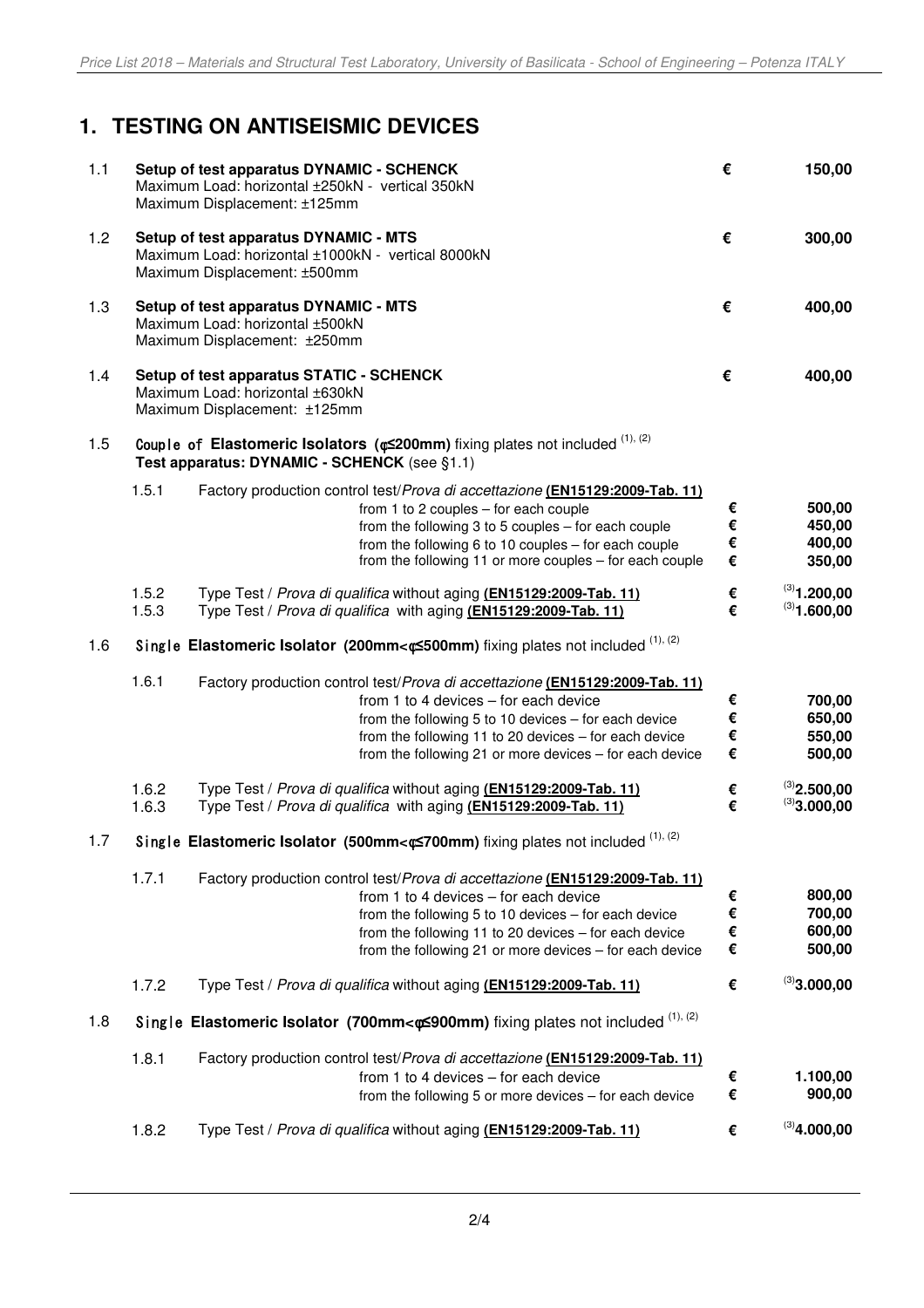| 1.9  |                                      |                                                                      | Single Flat Surfaces Slider fixing plates not included (1)                                                              |                       |                  |  |
|------|--------------------------------------|----------------------------------------------------------------------|-------------------------------------------------------------------------------------------------------------------------|-----------------------|------------------|--|
|      | 1.9.1                                |                                                                      |                                                                                                                         |                       |                  |  |
|      |                                      |                                                                      | Factory production control test/Prova di accettazione (EN 1337-2/EN15129:2009)<br>from 1 to 4 devices - for each device | €                     | 700,00           |  |
|      |                                      |                                                                      | from the following 5 to 10 devices - for each device                                                                    | €                     | 650,00           |  |
|      |                                      |                                                                      | from the following 11 to 20 devices $-$ for each device                                                                 | €                     | 550,00           |  |
|      |                                      |                                                                      | from the following 21 or more devices - for each device                                                                 | €                     | 500,00           |  |
|      |                                      |                                                                      |                                                                                                                         |                       |                  |  |
|      | 1.9.2                                | Type Test / Prova di qualifica (EN 1337-2/EN15129:2009)              | €                                                                                                                       | 2.000,00              |                  |  |
|      |                                      | <b>¢:</b> diameter of the sliding surface                            |                                                                                                                         |                       |                  |  |
| 1.10 |                                      |                                                                      | Single Curved Surfaces Slider fixing plates not included (1)                                                            |                       |                  |  |
|      | 1.10.1                               |                                                                      | Factory production control test/Prova di accettazione (EN15129:2009-Tab. 15)                                            |                       |                  |  |
|      |                                      | (200mm<¢≤500mm)                                                      | from 1 to 4 devices – for each device                                                                                   | €                     | 600,00           |  |
|      |                                      |                                                                      | from the following 5 to 10 devices $-$ for each device                                                                  | €                     | 500,00           |  |
|      |                                      |                                                                      | from the following 11 to 20 devices $-$ for each device                                                                 | €                     | 400,00           |  |
|      |                                      |                                                                      | from the following 21 or more devices $-$ for each device                                                               | €                     | 350,00           |  |
|      |                                      |                                                                      |                                                                                                                         |                       |                  |  |
|      | 1.10.2                               |                                                                      | Type Test / Prova di qualifica (EN15129:2009-Tab. 15)                                                                   | €                     | 3.000,00         |  |
|      |                                      |                                                                      |                                                                                                                         |                       |                  |  |
|      | 1.10.3                               |                                                                      | Factory production control test/Prova di accettazione (EN15129:2009-Tab. 15)                                            |                       |                  |  |
|      |                                      | $(\phi > 500$ mm)                                                    | from 1 to 4 devices - for each device                                                                                   | €                     | 1.000,00         |  |
|      |                                      |                                                                      | from the following 5 to 10 devices $-$ for each device                                                                  | €<br>€                | 900,00           |  |
|      |                                      |                                                                      | from the following 11 to 20 devices $-$ for each device                                                                 | €                     | 800,00<br>700,00 |  |
|      |                                      |                                                                      | from the following 21 or more devices - for each device                                                                 |                       |                  |  |
|      | 1.10.4                               |                                                                      | Type Test / Prova di qualifica (EN15129:2009-Tab. 15)                                                                   | €                     | 3.000,00         |  |
|      |                                      | $(\phi > 500$ mm)                                                    |                                                                                                                         |                       |                  |  |
|      |                                      |                                                                      |                                                                                                                         |                       |                  |  |
| 1.11 |                                      |                                                                      | Single Displacement Dependent Device fixing plates not included (1)                                                     |                       |                  |  |
|      |                                      |                                                                      |                                                                                                                         |                       |                  |  |
|      | 1.11.1                               | Factory production control test/Prova di accettazione (EN15129:2009) |                                                                                                                         |                       |                  |  |
|      |                                      |                                                                      | from 1 to 4 devices - for each device                                                                                   | €                     | $800,00^{(4)}$   |  |
|      |                                      |                                                                      | from the following 5 to 10 devices $-$ for each device                                                                  | €                     | $750,00^{(4)}$   |  |
|      |                                      |                                                                      | from the following 11 to 20 devices $-$ for each device                                                                 | €                     | $650,00^{(4)}$   |  |
|      |                                      |                                                                      | from the following 21 or more devices - for each device                                                                 | $\overline{\epsilon}$ | $600,00^{(4)}$   |  |
|      |                                      |                                                                      |                                                                                                                         |                       |                  |  |
|      | 1.11.2                               | Type Test / Prova di qualifica (EN15129:2009):                       | €                                                                                                                       | $2.000,00^{(4)}$      |                  |  |
|      |                                      |                                                                      |                                                                                                                         |                       |                  |  |
| 1.12 |                                      | Single Velocity Dependent Device fixing plates not included (1)      |                                                                                                                         |                       |                  |  |
|      | 1.12.1                               |                                                                      |                                                                                                                         |                       |                  |  |
|      |                                      |                                                                      | Factory production control test/Prova di accettazione (EN15129:2009-Tab.6)<br>from 1 to 4 devices - for each device     | €                     | 650,00           |  |
|      |                                      |                                                                      | from the following 5 to 10 devices - for each device                                                                    | €                     | 600,00           |  |
|      |                                      |                                                                      | from the following 11 to 20 devices $-$ for each device                                                                 | €                     | 550,00           |  |
|      |                                      |                                                                      | from the following 21 or more devices $-$ for each device                                                               | €                     | 500,00           |  |
|      |                                      |                                                                      |                                                                                                                         |                       |                  |  |
|      | 1.12.2                               |                                                                      | Type Test / Prova di qualifica (EN15129:2009-Tab.6)                                                                     | €                     | $2.000,00^{(4)}$ |  |
|      |                                      |                                                                      |                                                                                                                         |                       |                  |  |
| 1.13 | Additional costs to attend the tests |                                                                      |                                                                                                                         |                       |                  |  |
|      |                                      |                                                                      | in case of particular needs related to safety conditions                                                                |                       |                  |  |
|      |                                      |                                                                      | within the laboratory, testing assistance may result in                                                                 |                       |                  |  |
|      |                                      |                                                                      | additional costs to cover safety expenses. Any costs will<br>be calculated as function of actual conditions.            |                       |                  |  |
|      |                                      |                                                                      |                                                                                                                         |                       |                  |  |
|      |                                      |                                                                      |                                                                                                                         |                       |                  |  |
|      |                                      |                                                                      |                                                                                                                         |                       |                  |  |